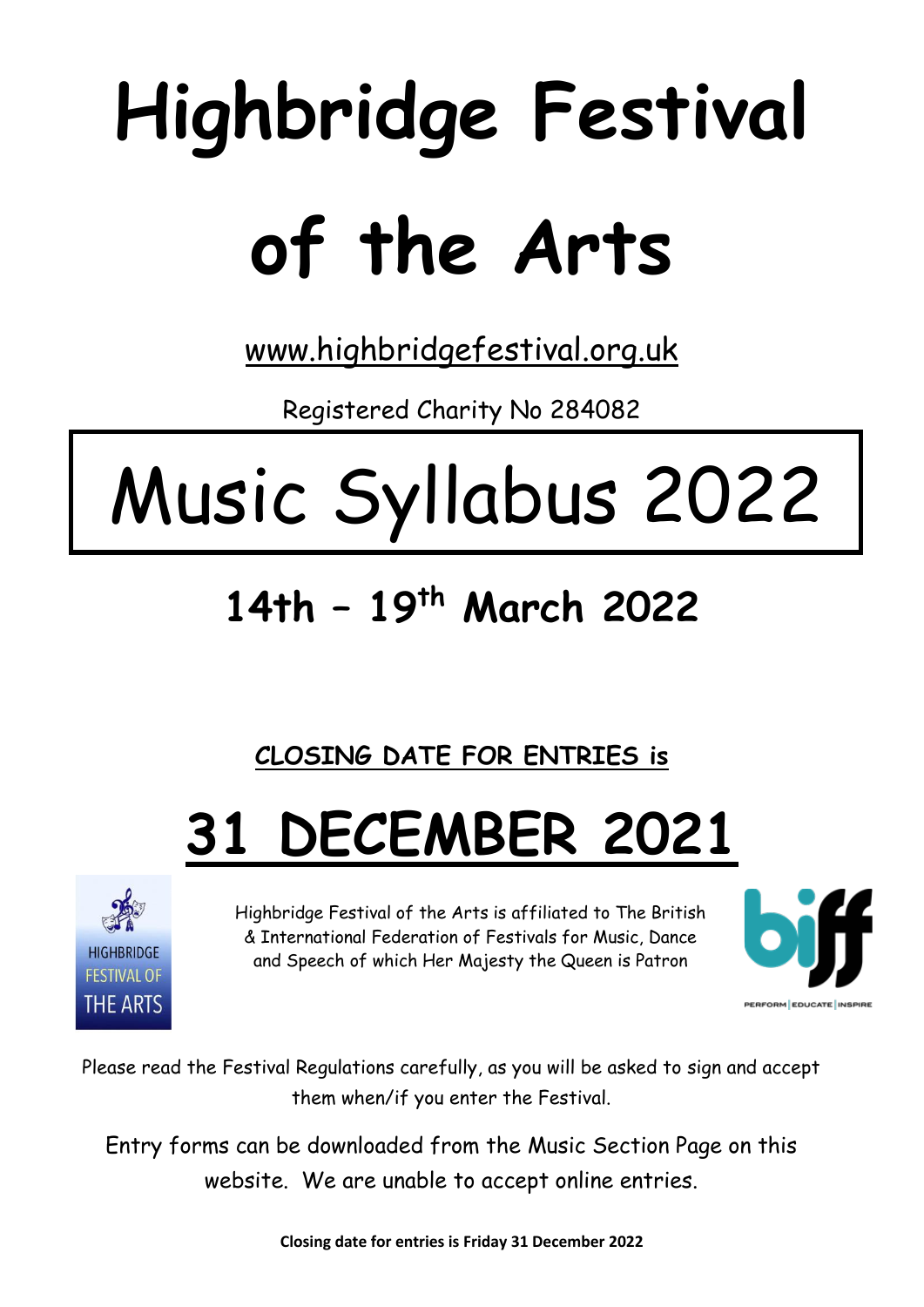#### Venues for 2022

#### Music

Monday 14 – afternoon of Saturday 19 March

Highbridge Community Hall

Market Street, Highbridge, TA9 3BP

Nearest Car Park: Bank Street at the rear of The Community Hall

Evening of Saturday 19 March (adult choirs) to be confirmed St John's Church, Church Street, Highbridge TA9 3HS Nearest Car Park: Bank Street at the rear of The Community Hall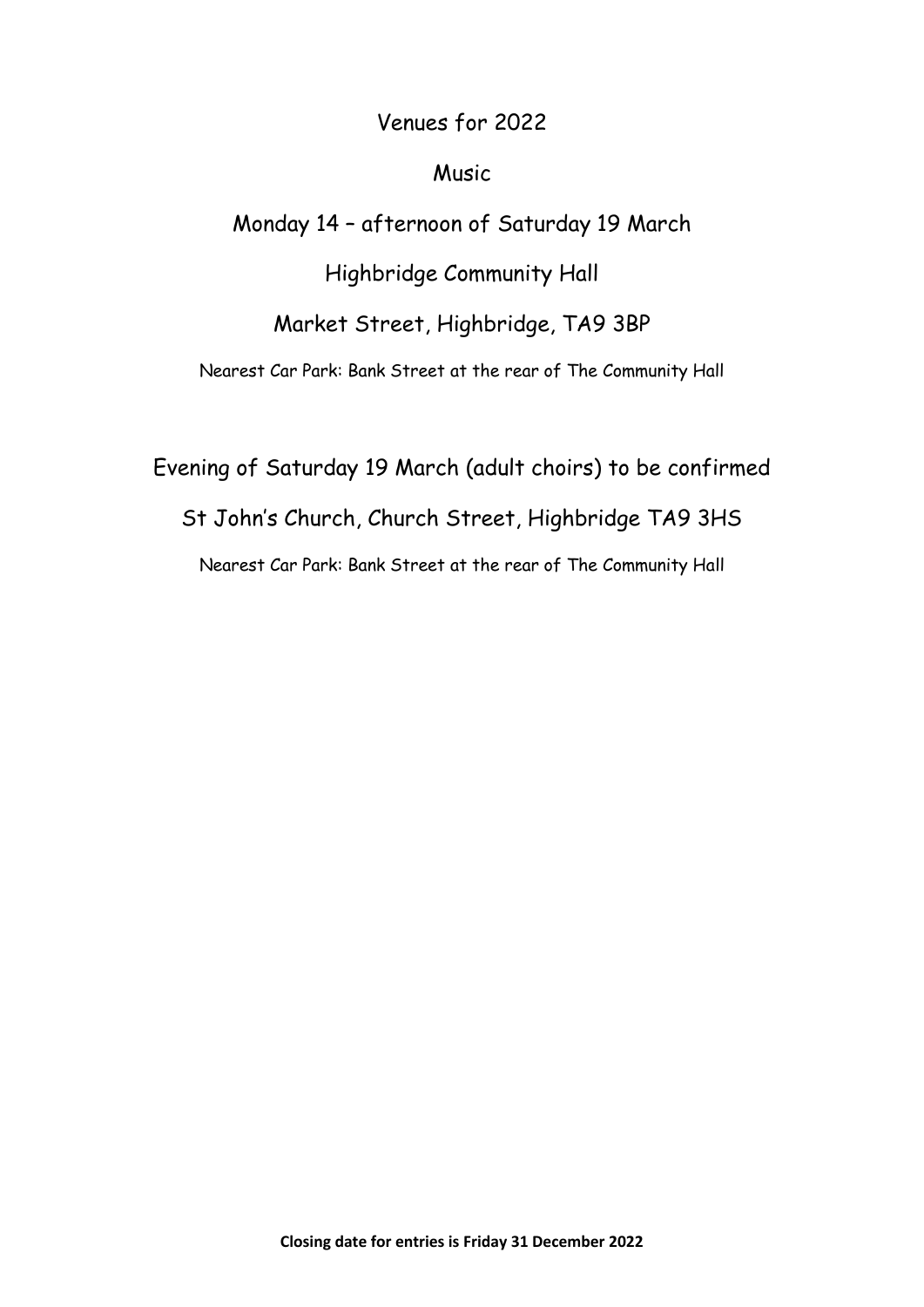#### **HIGHBRIDGE FESTIVAL OF THE ARTS**

www.highbridgefestival.org.uk

#### **2022 will be our 74th FESTIVAL**

**Please send your entries to the Music Section Secretary and contact them if you have any enquiries about a particular section of the Festival.**

#### **We are unable to accept online entries**

The General Secretary is happy to answer any non-technical questions

**CHAIRMAN** Mrs Carol Harris 7 Mountbatten Close Weston-Super-Mare North Somerset BS22 9LR [randcharris@btinternet.com](mailto:randcharris@btinternet.com)

**GENERAL** Ms Clare Catcheside **SECRETARY** 238 Burnham Road, Burnham-on-Sea Somerset TA8 1LS Tel: 01278 793813 [clarecatcheside@btinternet.com](mailto:clarecatcheside@btinternet.com)

**MUSIC** Ms Mary Lawrence **SECRETARY** Windsor House, Clover Way, Highbridge Somerset TA9 3LL Tel: 01278 784184 mu.sec@outlook.com

**SAFEGUARDING** Ms Clare Catcheside **OFFICER** General Secretary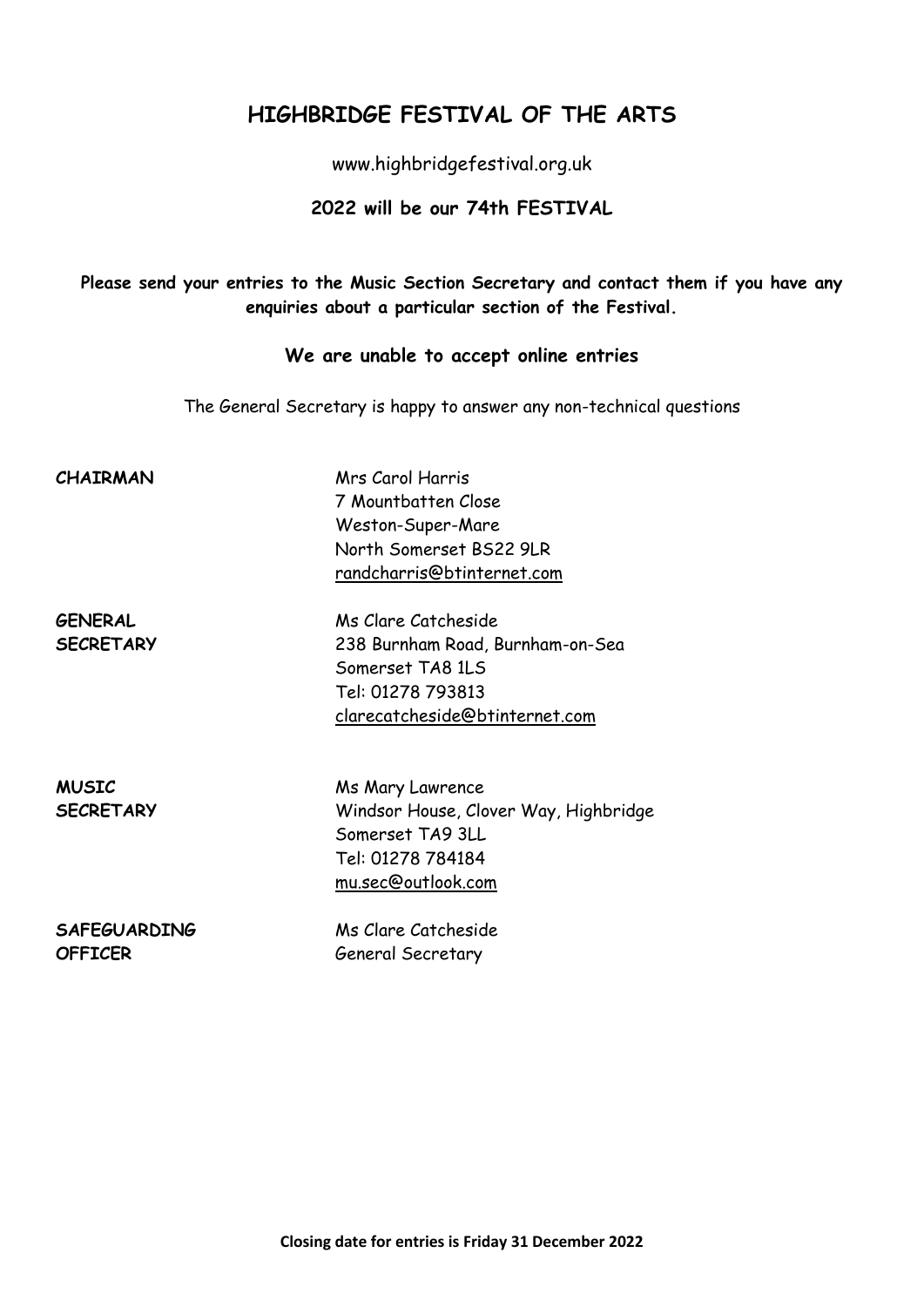#### **HIGHBRIDGE FESTIVAL OF THE ARTS REGULATIONS**

Our 2022 Festival will follow the Government Covid-19 Regulations which are in place at the time of the Festival. By signing the Entry Form you and the entrant(s) named on the form agree to follow the procedures put in place by the Festival Organisers in respect of the Government Regulations. These procedures will be published on our website immediately before the start of the Festival and it is your responsibility to refer to them before attending the Festival. The Organisers reserve the right to refuse entry to the Festival venues if entrants, members of their family or members of the audience have any symptoms of Covid -19 or refuse to accept the procedures put in place by the Festival Organisers.

- 1. The closing date for entries is **31 December 2021.**
- 2. Entries should be submitted by post and must be accompanied by appropriate fees. Entries received without the appropriate fees will be considered at the discretion of the Festival Committee but will not be processed until payment has been agreed. PLEASE DO NOT SEND ENTRIES BY REGISTERED POST, as we may not be able to sign for them or collect them.
- 3. For the 2022 Festival, you will receive email confirmation of receipt of your entry form(s). Cheques will not be banked until after the closing date, to allow the organisers time to plan for any Government restrictions that may be being considered. Please do not post-date your cheques. If the Organisers have to cancel the Festival due to Government Restrictions, they will either destroy your cheque or refund your entry fees, if cheques have already been banked.
- 4. Entry fees are clearly stated within the Syllabus and are dependent on either age or class.
- 5. Entry fees are non-refundable. This applies in all circumstances (except as stated in point 3 above), including if you withdraw your entry at any time or you have entered a class to which you are not entitled. The Committee reserves the right to refuse any entry without explanation.
- 6. **Age will be calculated as at 1 September 2021.** It is your responsibility to ensure that you enter the correct class by age. Incorrect age may lead to disqualification and, in cases of doubt, proof of age may be required.
- 7. Teachers and other interested parties must have no communication with the Adjudicator at any time.
- 8. The Adjudicator's decision is final and no correspondence can be entered into regarding the decision given.
- 9. **The Festival is bound by copyright law and cannot allow the use of any unauthorised photographic equipment or recording equipment of any kind or by any device, all of which are absolutely forbidden during performances and adjudications. Additionally, photographs of performers are not permitted within the auditoria at any time, without the express**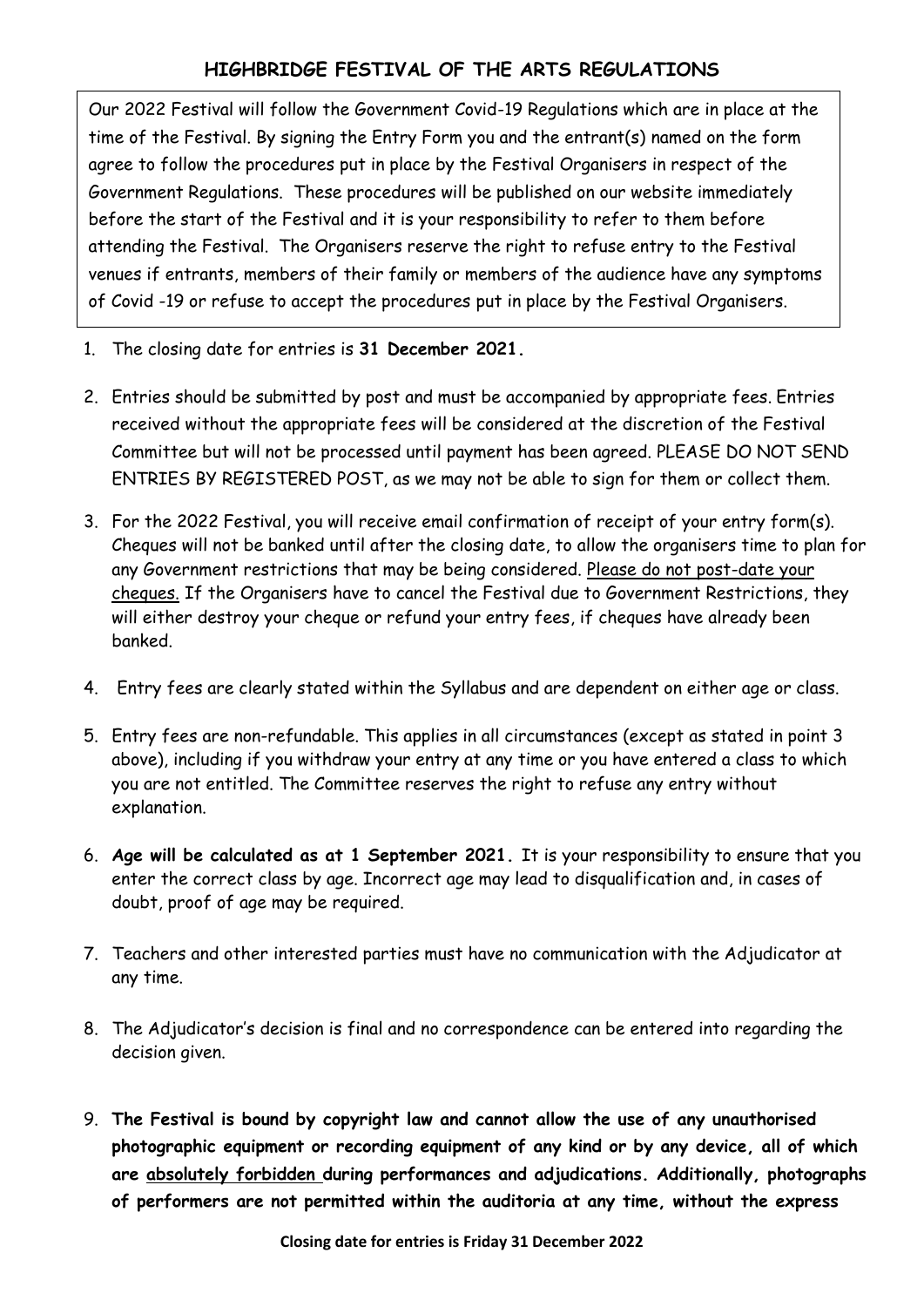**permission of the Festival organisers. Anyone disregarding this regulation will be asked to leave and may give cause for performances to be stopped and will be required to delete all images before leaving the building. The use of unauthorised recording equipment/cameras/electronic devices may also lead to disqualification of performers.**

- 10. Electronic devices of any kind, e.g. laptops, tablets, iPADs, mobile phones, radios, personal CDplayers, MP3 players etc, may not be used in the auditoria during performances and adjudications. Anyone disregarding this regulation will be asked to leave and may give cause for performances to be stopped.
- 11. The Festival does not accept liability for the infringement of copyright, recording or performing rights out of any competitor's accompaniment or performance.
- 12. All performances using music from shows in current production are subject to copyright law. Songs from shows in current production may be performed as a concert item, i.e. with no costumes or movement, without the need for copyright permission. Where movement or costumes are included in a performance, copyright permission is required, and the Festival accepts these entries on the basis that the appropriate copyright permission has been sought. Performers or teachers with queries on how to obtain copyright permission for performance items, should contact Festivals House on 01625 428297 before submitting entries.
- 13. The Festival complies with the British and International Federations of Festivals National Standard of Marking System. All Adjudicators will mark to this common standard. The standards are as follows:

| 90+ or OUTSTANDING     | An exceptional performance, both technically<br>and artistically.                    |
|------------------------|--------------------------------------------------------------------------------------|
| 87 - 89 or DISTINCTION | An excellent performance technically and<br>artistically                             |
| 84 - 86 or COMMENDED   | A convincing performance technically and artistically                                |
| 81 - 83 or MERIT       | A capable performance showing some artistic<br>appreciation and/or technical ability |
| 78 - 80 or MODERATE    | A performance showing development of technique<br>and/or communication               |
| 75 -77 or FAIR         | A performance limited in its communication                                           |

- 14. Highbridge Festival, in addition to awarding certificates, will present medals for  $1^{st}$ ,  $2^{nd}$  and  $3^{rd}$ places in the form of GOLD, SILVER and BRONZE.
- 15. Entrants are advised to take note of time allowances as failure to comply may lead to disqualification.
- 16. Separate entry forms are required for (1) Speech and Drama, (2) Dance and (3) Music (Vocal and Instrumental). Entry forms can be downloaded from the appropriate Section Page on this website. **We are unable to accept online entries.**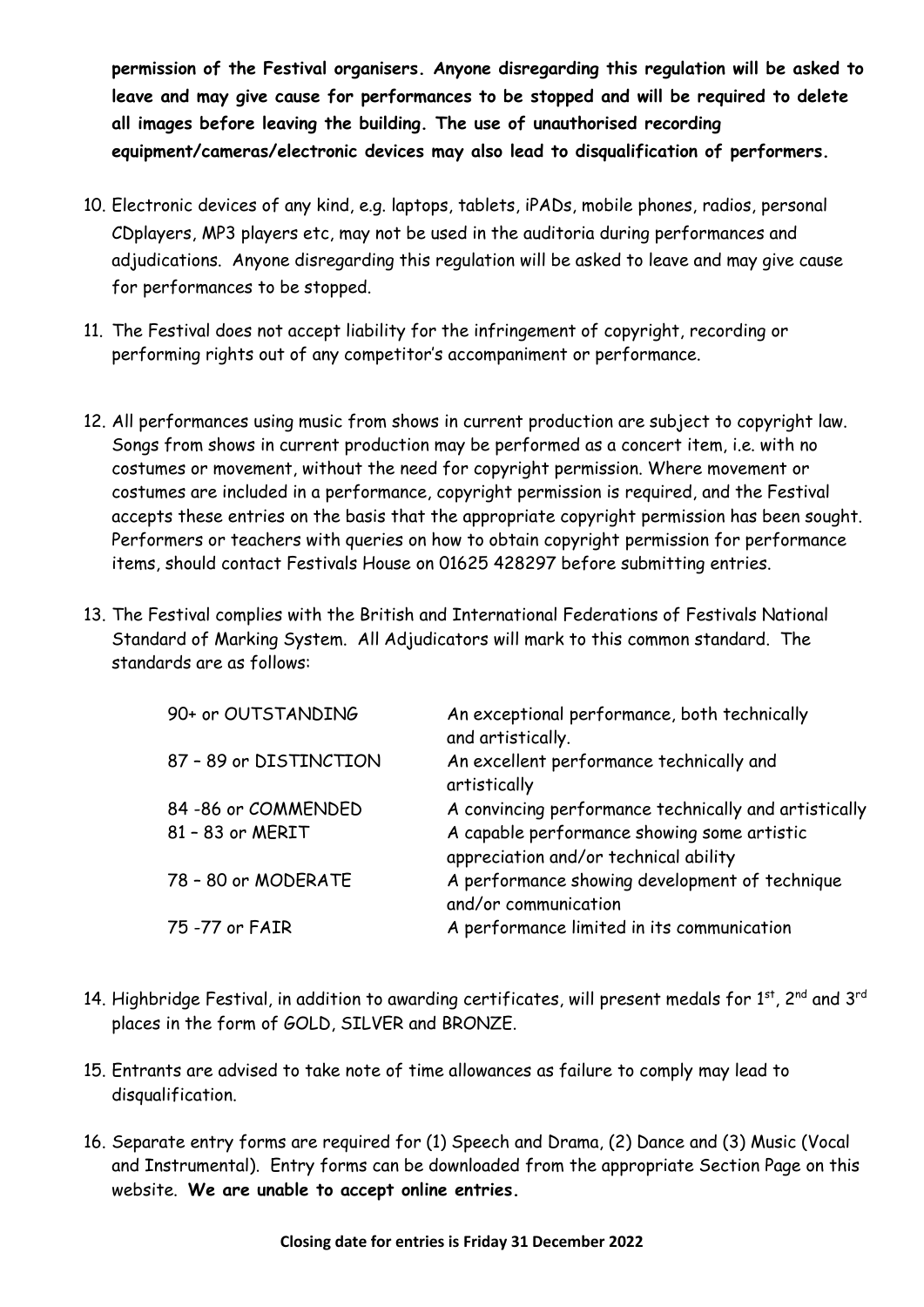- 17. A detailed timetable for each section will be available no later than two weeks prior to the Festival.
- 18. The Festival Committee reserves the right to commence any class up to 15 minutes earlier than the published time.
- 19. The Festival is for Amateurs. An Amateur is someone who does not derive his/her livelihood from the branch of performance, defined by the class title, in which she/he seeks to enter the Festival. In any ensemble, all members must adhere to that principle.
- 20. Accessibility. Some children and adults may have specific needs in order to take part. If this is the case, we ask the responsible teacher/parent/guardian/carer to contact the Festival Secretary prior to arrival. The Festival actively seeks, wherever possible, to meet these needs, but must know beforehand in order to prepare support, or to advise that help cannot be provided on this occasion.
- 21. Age appropriate entries. Parents and/or tutors and teachers have the responsibility to ensure that the dance/song/poem chosen is appropriate to the child's age and that any costumes are appropriate to the child's age. If the adjudicator feels these are inappropriate, she/he has the right to stop the performance.
- 22.The Festival's Safeguarding Policy and approach to Creating Safer Festivals for Everyone is published explicitly in our Syllabus, Timetables and Website. By completing and signing the entry form all parents/guardians/carers and teachers of entrants under 18 (or vulnerable adults of any age) confirm that they give (or have obtained) the necessary consents for the entrants to take part in the Festival. Without consent, the entry to the Festival cannot be accepted.
- 23.The Festival assumes that parents/carers have obtained the necessary authorisation from schools for entrants to be absent from school to take part.
- 24. Data Protection. The Festival will hold the information that you provide on your entry form to allow us to process your entry and contact you about the Festival. By completing and signing the entry form all entrants or parents/guardians/carers and teachers of entrants confirm that they give (or have obtained) the necessary consents for the Festival to hold personal data, process the entry and contact you about the Festival. Without consent, the entry cannot be accepted. A copy of the Festival's Privacy Notice can be viewed on this website.
- 25. Any complaints should be put in writing to the General Secretary, and will be fully investigated, subject to the payment of a deposit of £10, which will be refunded in the event that the complaint is upheld.
- 26. Festival personnel are not prepared to accept abusive or threatening behaviour from entrants, their families & teachers or members of the audience, either in person, through our website or by other forms of communication. People behaving in this way will be asked to leave the venue and any entrant associated with them will be disqualified from the current Festival.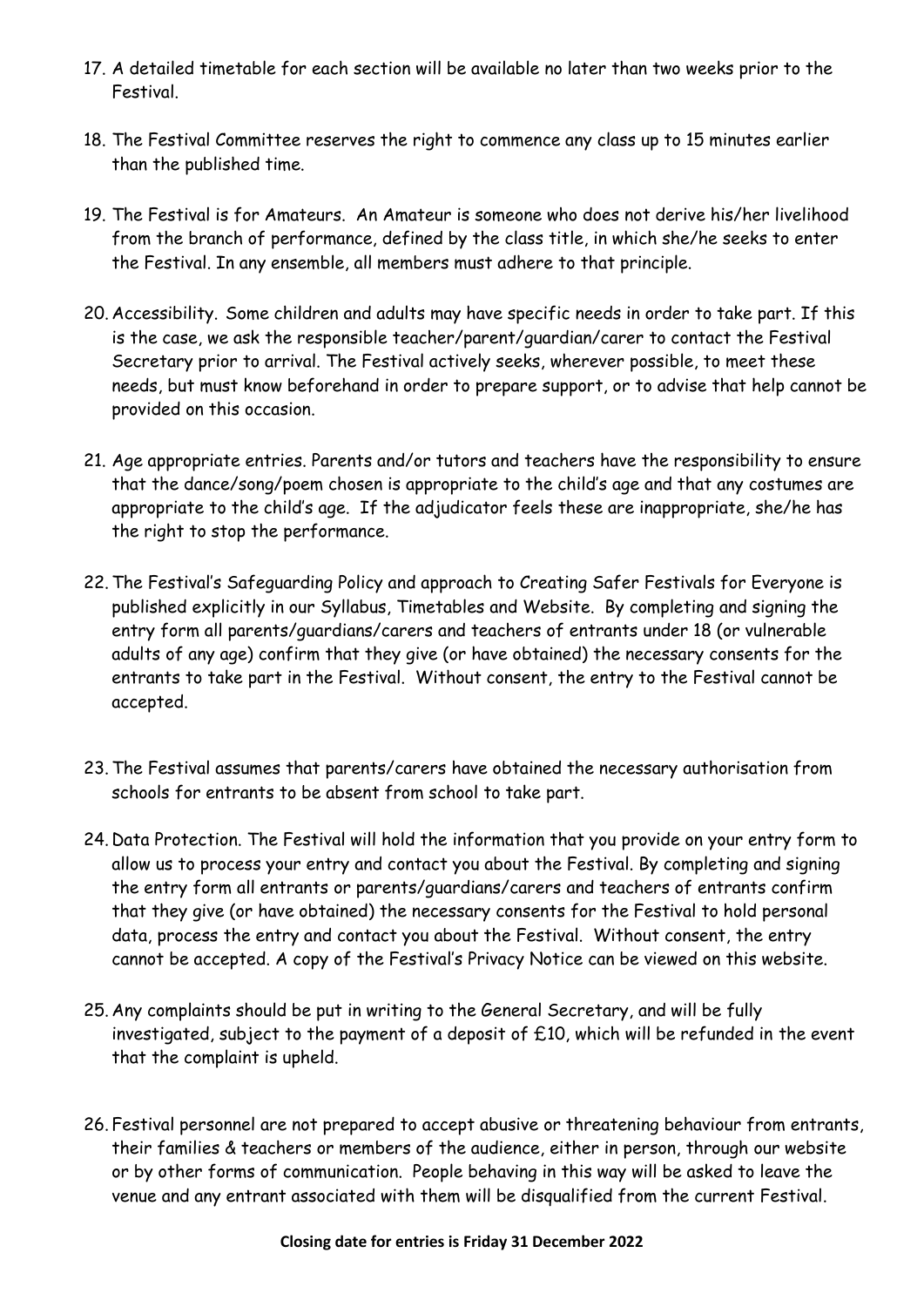*The following are very specific regulations which apply to the Music Section:*

- 27. Entrants must provide a copy for the Adjudicator's use at the Festival. If this is a photocopy it will be destroyed after the performance.
- 28. Vocal entrants are requested to provide a copy of the vocal score for the Adjudicator's use, not simply the lyrics.
- 29. An entrant may not perform the same piece more than once during the Festival.
- 30. Performances are limited to one solo per class, but an entrant may participate with different partners/groups in non-solo classes.
- 31. If a CD or other form of backing track is used, it must be suitably prepared before the start of the session, as the time allowance must include all aspects of the performance.
- 32. Please inform the Music Secretary as soon as possible of any cancellation or substitution.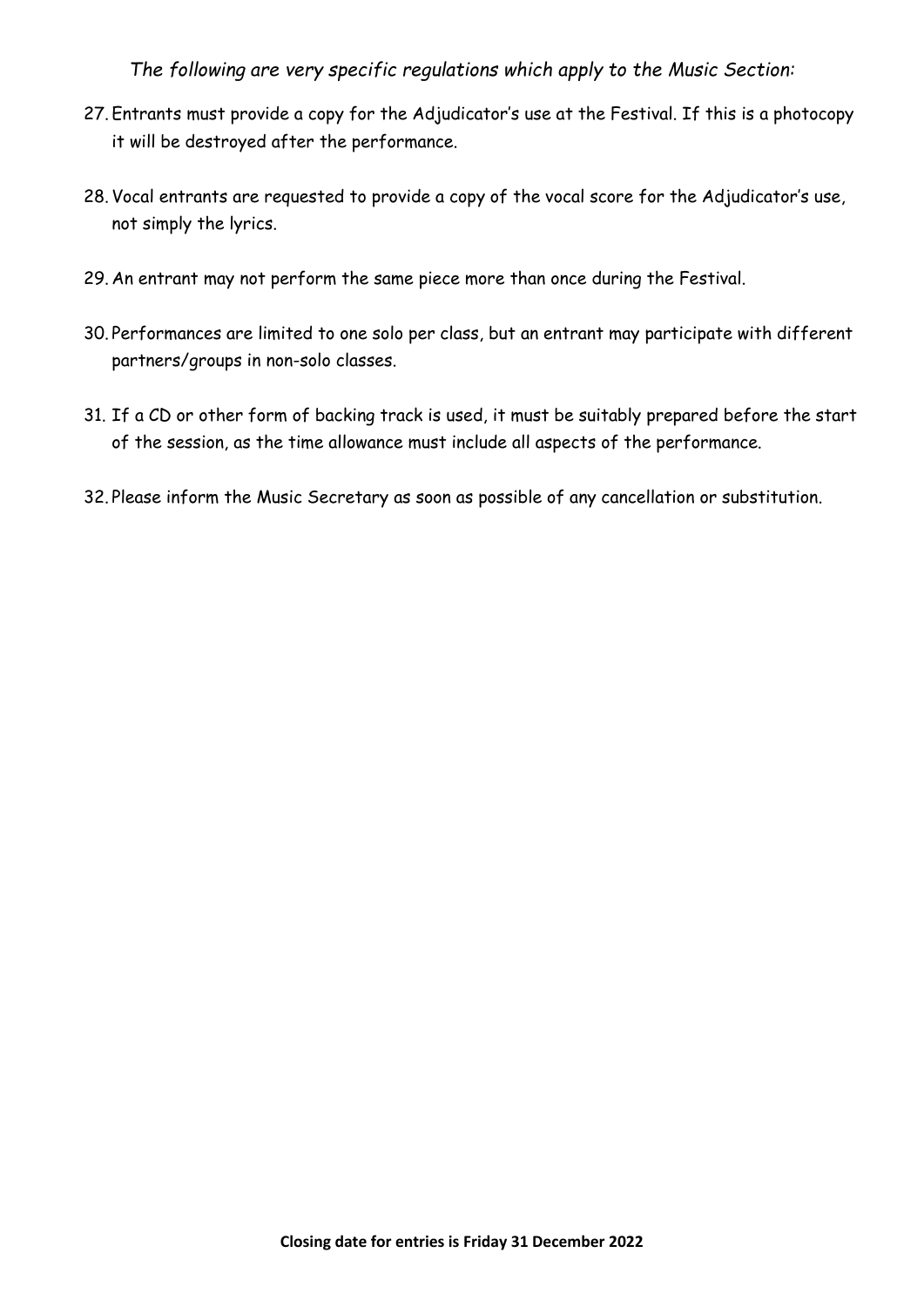#### Safeguarding Policy

#### Highbridge Festival of the Arts

#### Charity No.284082

#### Affiliated to The British and International Federation of festivals

For Music, Dance and Speech

The British and International Federation for Music, Dance and Speech works for amateur festivals everywhere to help create thousands of educational performance opportunities for children and young people each year.

The Federation, and our member festivals, are committed to ensuring safe environments for children and young people and believe that it is always unacceptable for a child or young person to experience abuse of any kind. We recognise our responsibilities to safeguard the welfare of all children and young people, by a commitment to recommend best practice which protects them.

The policy applies to our Board of Trustees, paid staff, Adjudicator members, volunteers, students or anyone working on behalf of the Federation and our member Festivals.

#### **We recognise that:-**

- the welfare of the child /young person is paramount
- all children, regardless of age, disability, gender, racial heritage, religious belief, sexual orientation or identity, have the right to equal protection from all types of harm or abuse
- working in partnership with children, young people, their parents, carers and other agencies is essential in promoting young people's welfare

#### **The purpose of the policy:-**

- to provide protection for the children and young people who participate in our festivals, including the children of festival members
- to provide staff and volunteers with guidance on procedures they should adopt in the event that they suspect a child or young person may be experiencing , or be at risk of, harm

#### **We will seek to safeguard children and young people by:-**

- valuing them, listening to and respecting them
- adopting child protection guidelines through procedures and safe working practice for staff and volunteers
- recruiting staff and volunteers safely, ensuring all necessary checks are made
- sharing information about concerns with agencies who need to know, and involving parents , staff and volunteers
- providing effective management for staff and volunteers through supervision, support and training

The Federation will review this policy each year in November in line with safe network guidance or sooner in light of any changes on legislation or guidance. All changes will be communicated to our member Festivals in time for the start of the new Festival year.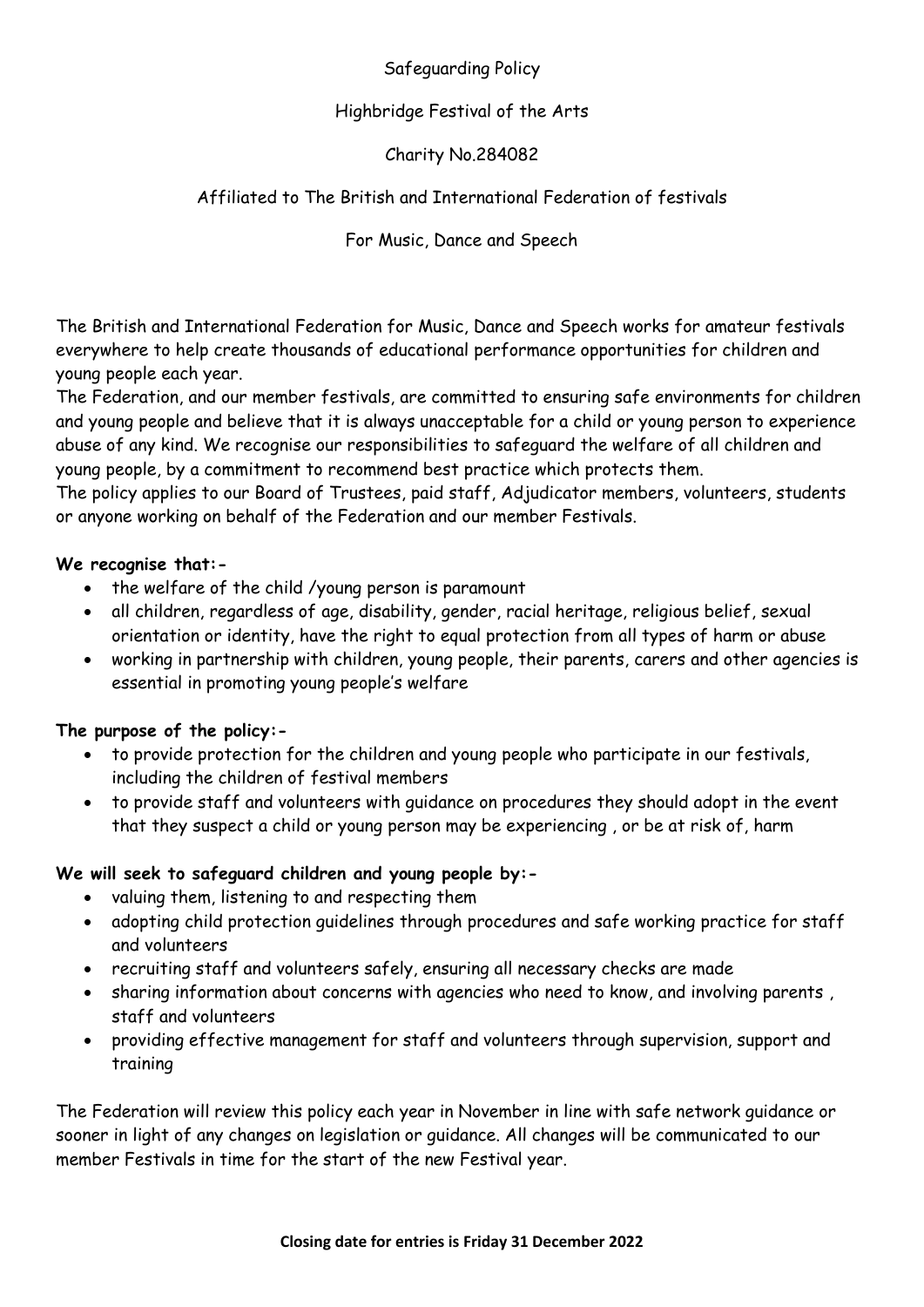#### **Creating Safer Festivals for Everyone**

The Federation and its member Festivals use the following policies and procedures to create *Safer Festivals* for everyone:

- 1. A single, definitive Child Protection Policy adopted by all Federation Festivals.
- 2. One or more designated Festival Safeguarding Officers (FSO) appointed for each Federation Festival. Name: *Clare Catcheside 01278 793813.*
- 3. Best practice advice in the form of *Safe working Practice and Festival Child Protection Leaflets,* with support and training for all Festival staff and volunteers. Including clear reporting procedures for anyone with a concern about a child.
- 4. Appropriate recruitment and induction procedures for all new Festival staff and volunteers responsible for providing safe environments for everyone attending / performing at Federation Festivals.
- 5. All Festival personnel wear an official badge showing their name and job title. All teacher/parents/guardians/carers are asked to report all incidents of any nature to anyone wearing a Festival badge. All reported incidents will be handled in accordance with the *Safe working Practice and Festival Child protection* best practice advice.
- 6. For the duration of the Festival all teacher/parents/guardians/carers are responsible for the continuous care and supervision of their own child/pupils. If they are unable to attend personally, they must delegate their responsibility to an identified adult and ensure children/pupils are aware of the identity and name of the person responsible for their care. This includes supervision throughout all Festival venues, practice and changing areas that may be provided. The Festival cannot take responsibility for any property left unattended.
- 7. No unauthorised photography, audio or video recording of children and young people is allowed at our Festivals. Where parents/guardians/carers do not wish photos to be taken then the responsible adult attending should ensure that their child is not included in official photos.
- 8. Some children and vulnerable adults may have specific needs in order to take part. If this is the case we ask the responsible teacher/parent/guardian/carer to contact the Festival Secretary prior to arrival. The Festival actively seeks wherever possible to meet these needs but must know beforehand in order to prepare support- or to advise that help cannot be provided on this occasion.
- 9. The *Festival's Child Protection Policy and approach to Creating Safer Festival for Everyone* is published explicitly in our syllabus, programme and website. By completing and signing the entry form all parents/guardians/carers and teachers of entrants under 18 (or vulnerable adults of any age) confirm that they give (or have obtained) the necessary consents for the entrants to take part in the Festival. Without consent the entry to the Festival cannot be accepted.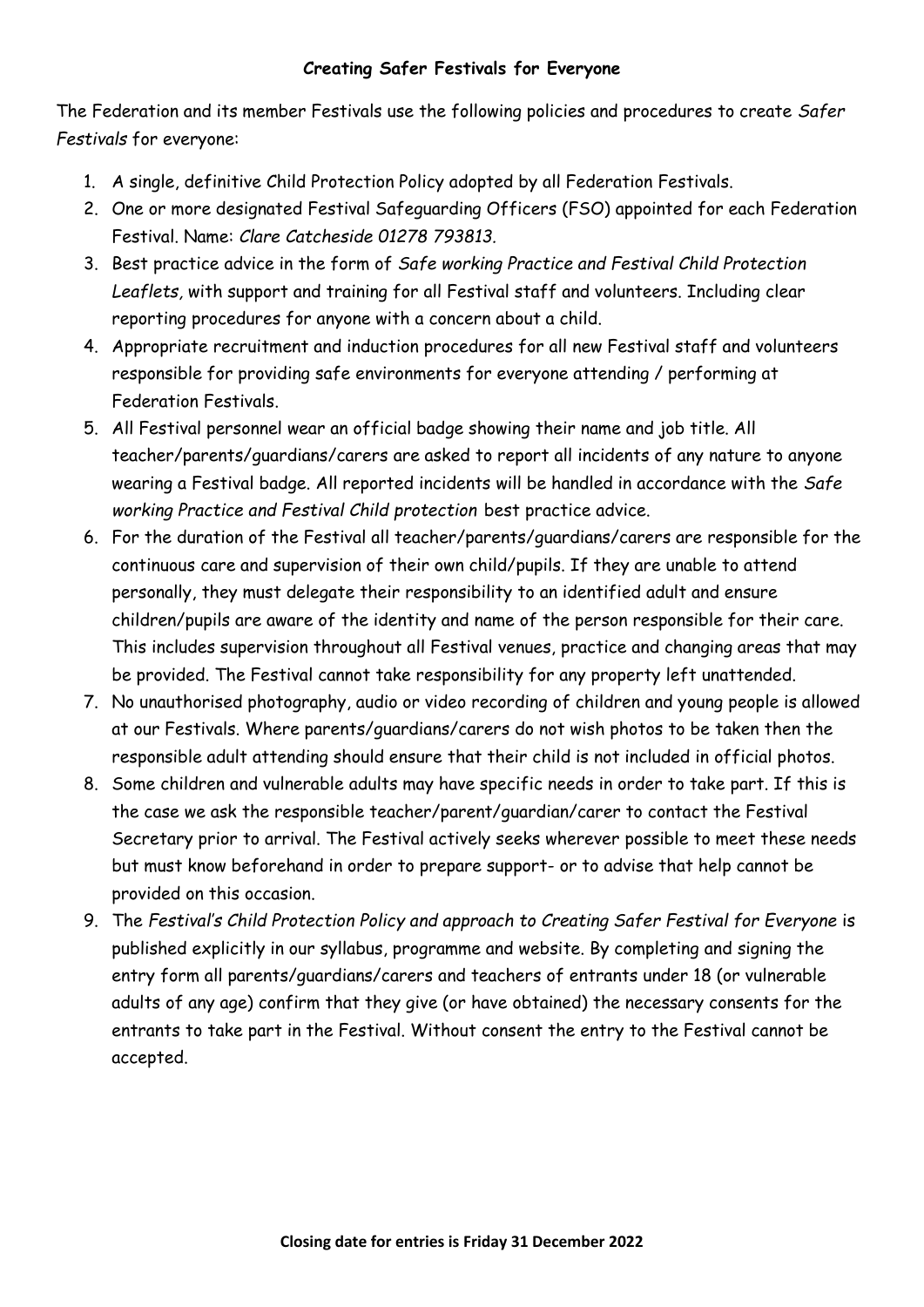#### **We extend a warm welcome to our Music adjudicator Timothy Barratt**

#### **ARAM,GRSM,LRAM,ARCM,LMusTCL**

Timothy studied on a Scholarship at the Royal Academy of Music, winning many major awards, and completed his studies with Vlado Perlemuter in Paris and Geoffrey Parsons. He has toured and broadcast extensively in the UK and abroad as soloist, accompanist and chamber music player. Whilst still a student he developed a special interest in song accompaniment through playing for Masterclasses at Aldeburgh, subsequently partnering such artists as Dame Felicity Lott and Robert White. Teaching forms a major part of his musical life and he works with pupils of all ages and levels from beginner to post-graduate. He was Head of Keyboard at Dulwich College for almost 25 years whilst also teaching at the RAM and TCM and now pursues a busy freelance career.

An ABRSM examiner since 1991, he is also a Trainer, Moderator and Mentor. Other work for the AB includes selecting the graded Piano pieces and presenting Seminars. He frequently directs Masterclasses for performers and teachers' workshops in the UK and Far East and is in demand as a Competition and Festival adjudicator.

#### **Downloadable entry forms for Music Classes can be found on the Music Section Page of the website.**

**If you are entering yourself, as an individual or group, then please use the Individual Entry Form.**

**If you are a teacher entering your pupils, either in the same Class or in a range of Classes, please use the Teacher's Entry Form, as this will make processing entries easier for us.** 

**These need to be completed and posted with the appropriate fees to the Music Secretary:**

Ms Mary Lawrence Windsor House Clover Way **Highbridge** TA9 3LL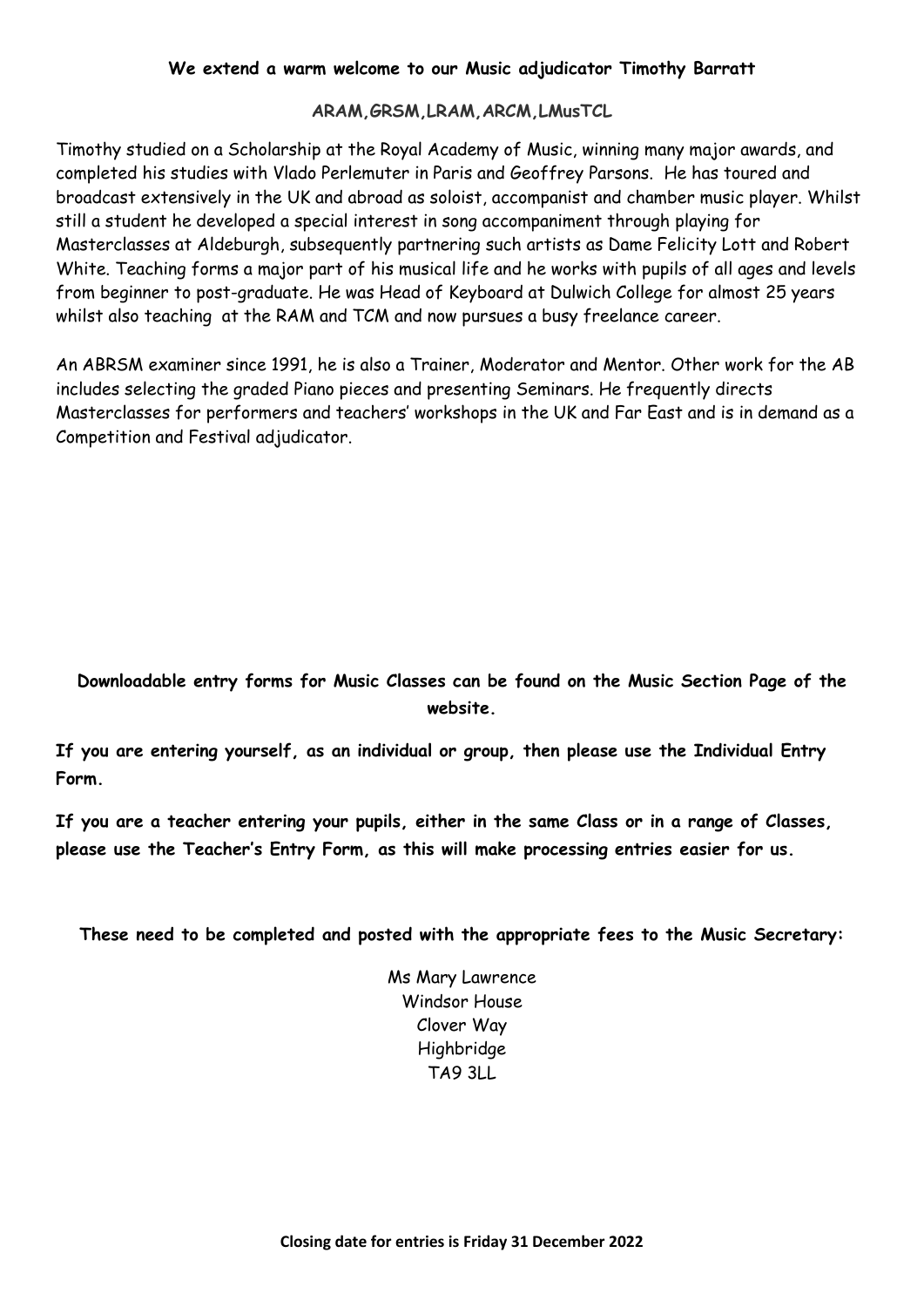#### **Guidelines for instrumental and vocal entries**

Unless otherwise stated, the following codes will apply:

 $A =$  up to 8 years  $C = 12 - 14$  years  $B = 9 - 11$  years  $D = 15 - 17$  years  $E = 18 + \text{years}$ 

If there is more than one performer, the class of entry will be determined by the oldest in the group. For example, a trio of two ten-year-olds and a 13-year-old will be Class C.

Entries for primary school choirs and ensembles will be grouped:

Year 2 and under Year 4 and under Year 6 and under

**We welcome larger groups with longer repertoires, performances of own compositions, or any performers or groups with special requirements. Please contact the Music Secretary to arrange your festival appearance.**

Please add the appropriate letter A-E after the entry number of the class you wish to enter. For example:

X62B is an entry for a recorder group aged 9-11

P53C is a piano duet for a teacher with a pupil aged 12-14.

#### **MUSIC TIME LIMITS & ENTRY FEES**

(Please take note of Festival Regulation 15 about time allowances)

| Any solo:     | Age<br>$\boldsymbol{A}$ | Time limit<br>2 mins | Entry<br>£3.50 |
|---------------|-------------------------|----------------------|----------------|
|               | В                       | 3 mins               | £4.00          |
|               | $\mathcal{C}_{0}$       | 4 mins               | £4.50          |
|               | D                       | 6 mins               | £5.00          |
|               | E                       | 6 mins               | £6.00          |
| Solo recital: | A/B                     | 5 mins               | £4.50          |
|               | C/D                     | 7 mins               | £5.50          |
|               | Ε                       | 10 mins              | £7.50          |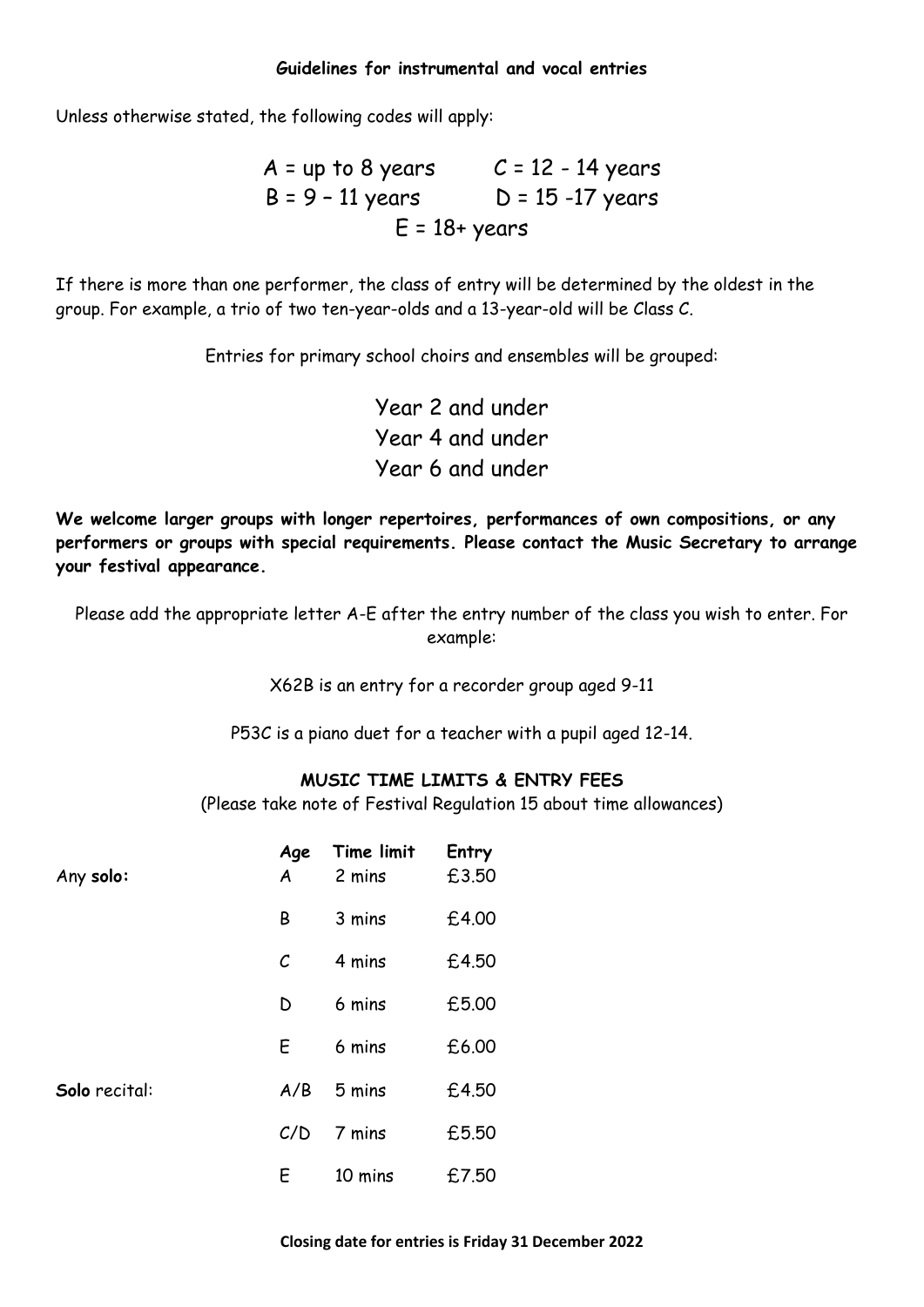#### **MUSIC TIME LIMITS & ENTRY FEES (cont)**

| Any duet:                      | A            | 2 mins  | £4.00  |
|--------------------------------|--------------|---------|--------|
|                                | Β            | 3 mins  | £4.50  |
|                                | $\mathcal C$ | 4 mins  | £5.00  |
|                                | D            | 5 mins  | £5.50  |
|                                | E            | 5 mins  | £7.50  |
|                                |              |         |        |
| Groups up to 6 performers: A/B |              | 4 mins  | £7.00  |
|                                | C/D          | 5 mins  | £7.50  |
|                                | E            | 5 mins  | £8.50  |
|                                |              |         |        |
| 7 - 12 performers:             | A/B          | 6 mins  | £8.00  |
|                                | C/D          | 8 mins  | £8.50  |
|                                | E            | 8 mins  | £10.00 |
|                                |              |         |        |
| 13 - 35 performers:            | A/B          | 7 mins  | £9.00  |
|                                | C/D          | 10 mins | £10.00 |
|                                | E            | 10 mins | £12.00 |

Larger groups: See guidelines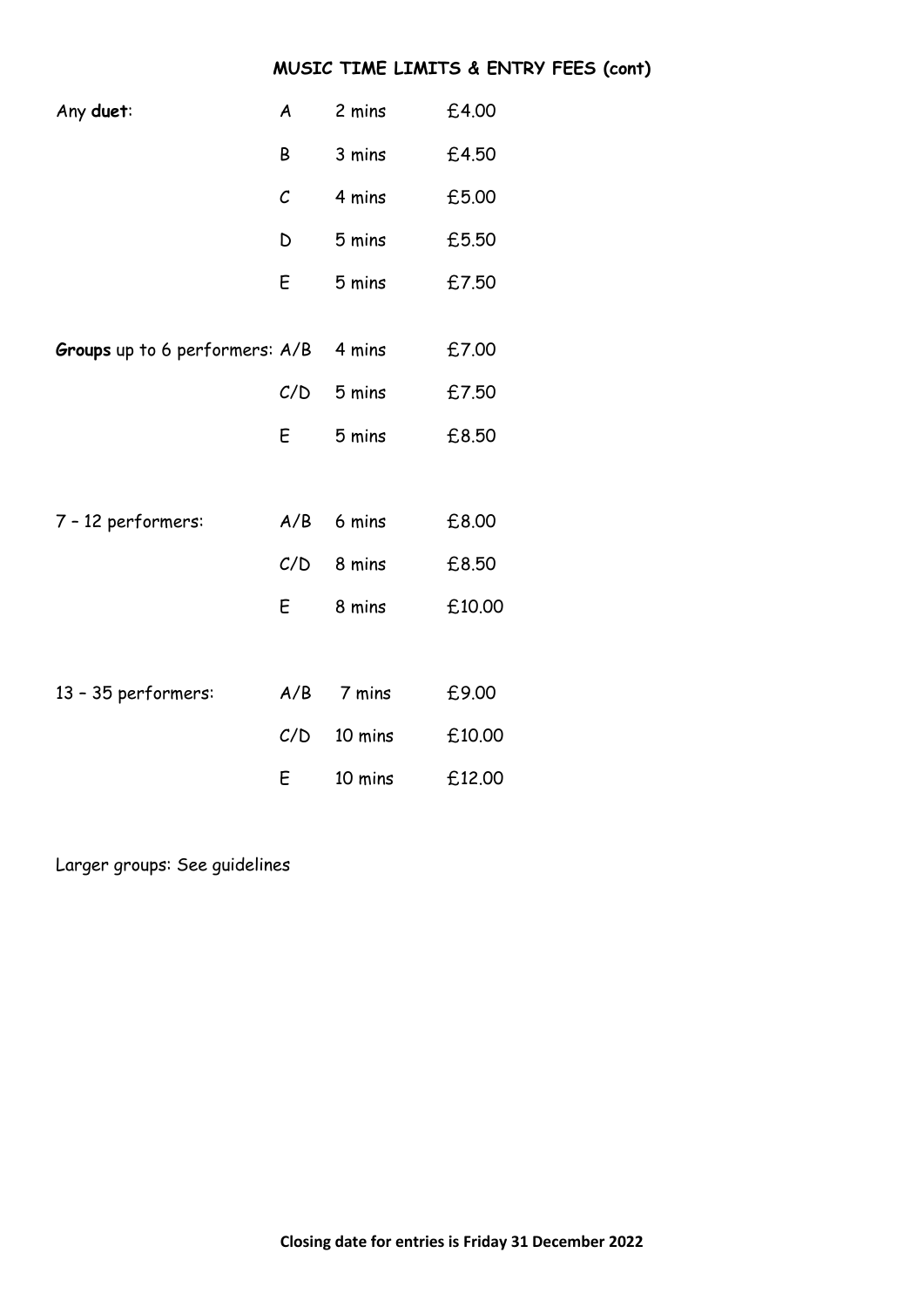#### **MUSIC CLASSES 2022**

DRT The Dorothy Reaney Award for the Music section is open to both instrumental and vocal solos, and to children of all ages. This year the theme is 'Music with a smile'. You may choose a piece which has a humorous title, text, style of composition or arrangement. There may be an innovative style of performance, or an imaginative variety of dynamics. You might decide to give a short, entertaining introduction. Time limit: 3 minutes.

#### COM Own Composition.

This class is open to both instrumental and vocal entries, accompanied or unaccompanied, and to children of all ages. The solo should be the child's own work and any accompaniment should be simple and unobtrusive. Time limit: 3 minutes.

#### **VOCAL ENTRIES**

#### VOCAL SOLOS

- V1 Choirboy/Choirgirl. A solo song of worship
- V2 Adult song of worship
- V3 Traditional unaccompanied folk song
- V4 Song from any musical show/film
- V5 Pop song from any decade
- V6 Humorous song
- V7 Song: Baroque/Classical/Romantic
- V8 Self-accompanied song (any instrument)
- V9 Arranged folk song
- V10 Art song, to be sung in original language
- V11 Song from Gilbert & Sullivan or other light opera
- V12 Victorian, Edwardian or Music Hall song
- V13 Adult novice, own choice
- V14 Aria from Grand Opera
- V15 Any song of own choice, excluding pop/film/show music
- V16 Any song of own choice, including pop/film/show music
- V17 Recital: group of 3 songs, excluding pop/film/show music
- V18 Recital: group of 3 songs, including pop/film/show music

VOCAL DUETS to be sung in harmony

- V20 A duet from stage or film
- V21 A duet in Classical/Baroque style
- V22 A comic duet
- V23 Any other duet
- V24 Adult and child, own choice

#### VOCAL GROUPS

- V25 Piece for TRIO, QUARTET OR QUINTET, one singer to a part
- V26 Piece for vocal group, 6-12 singers
- V27 Arranged pop song, 6-12 singers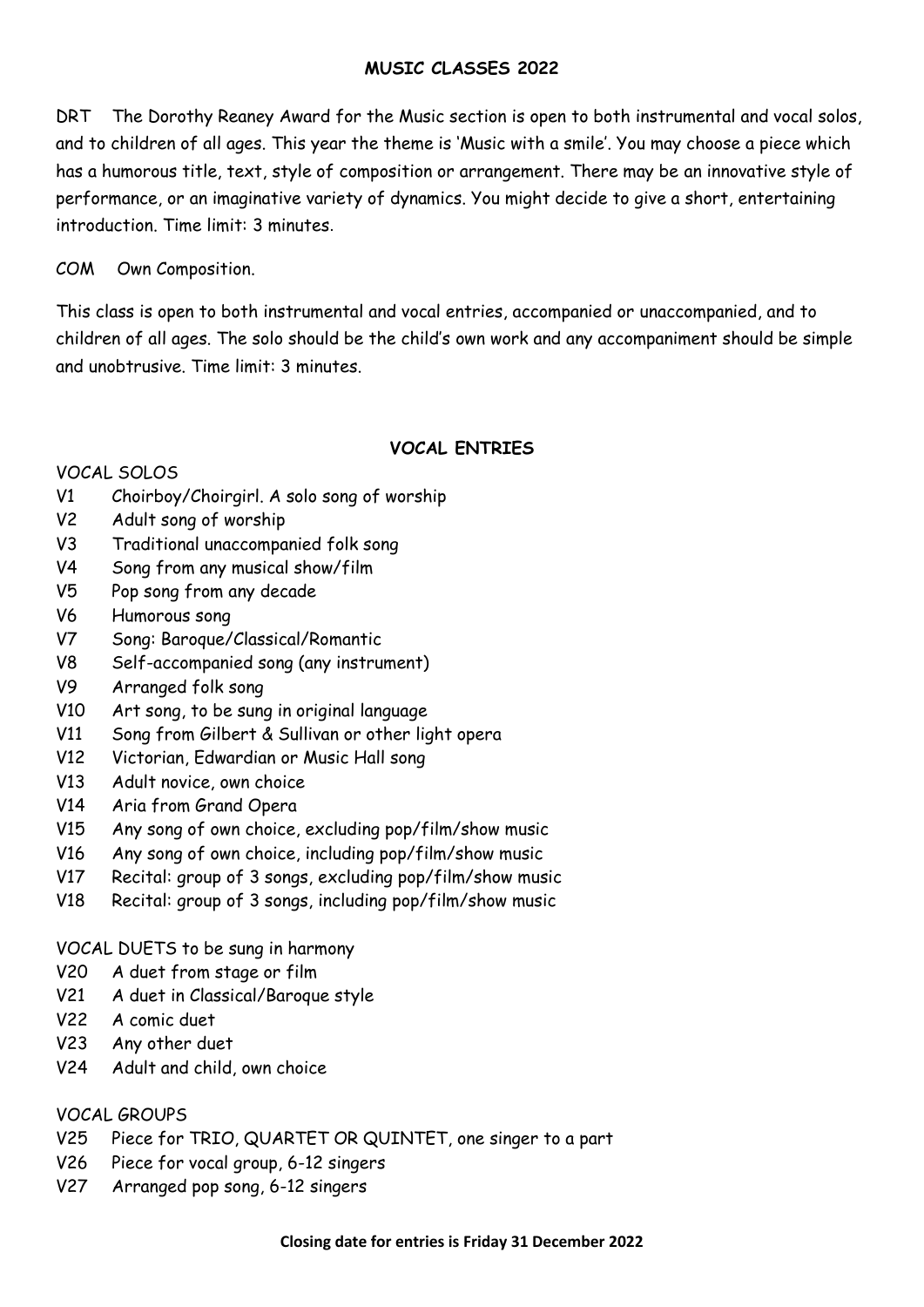#### CHORAL

- C29 Two contrasting songs of worship
- C30 Two or three short songs with a common theme
- C31 Two contrasting songs to be sung in harmony
- C32 Two unison songs (small sections may be performed by soloists or small groups)
- C33 Programme of 'world music', which may include use of percussion or ethnic instruments
- C34 15-minute (max) show medley

#### MULTI-DISCIPLINE PERFORMANCE

G37 A programme to include elements of music, speech/drama and movement/dance, making use of costumes and props.

Time limit 15 minutes to include all staging arrangements

#### **INSTRUMENTAL ENTRIES**

#### X39 'LOOK WHAT I CAN DO'

For entrants who would like to gain experience in public performance. It may be solo, duet, trio, with or without a teacher, and it may be vocal, instrumental or a combination of both. The class will be adjudicated but not marked.

X88 BEGINNERS' CLASS Any instrument, including piano. One or two pieces. For entrants who began studying music up to 15 months ago.

#### PIANO SOLOS by grade (not age)

Participants are limited to one entry in this section and may not play the same piece in any other section.

One piece of own choice

- P40 Up to Grade 1
- P41 Grade 2-3
- P42 Grade 4-5
- P43 Grade 6-7
- P44 Grade 8 and above

#### PIANO SOLOS (by age)

The syllabus now returns to the A-E age categories

- P48 One piece of own choice
- P49 A jazz performance, to include elements of improvisation
- P50 One piece, Baroque/Classical/Romantic
- P51 One modern piece

#### PTANO DUFTS

- P52 A duet of own choice
- P53 Pupil and teacher, a duet of own choice

#### PIANO TRIOS

P54 Any piano trio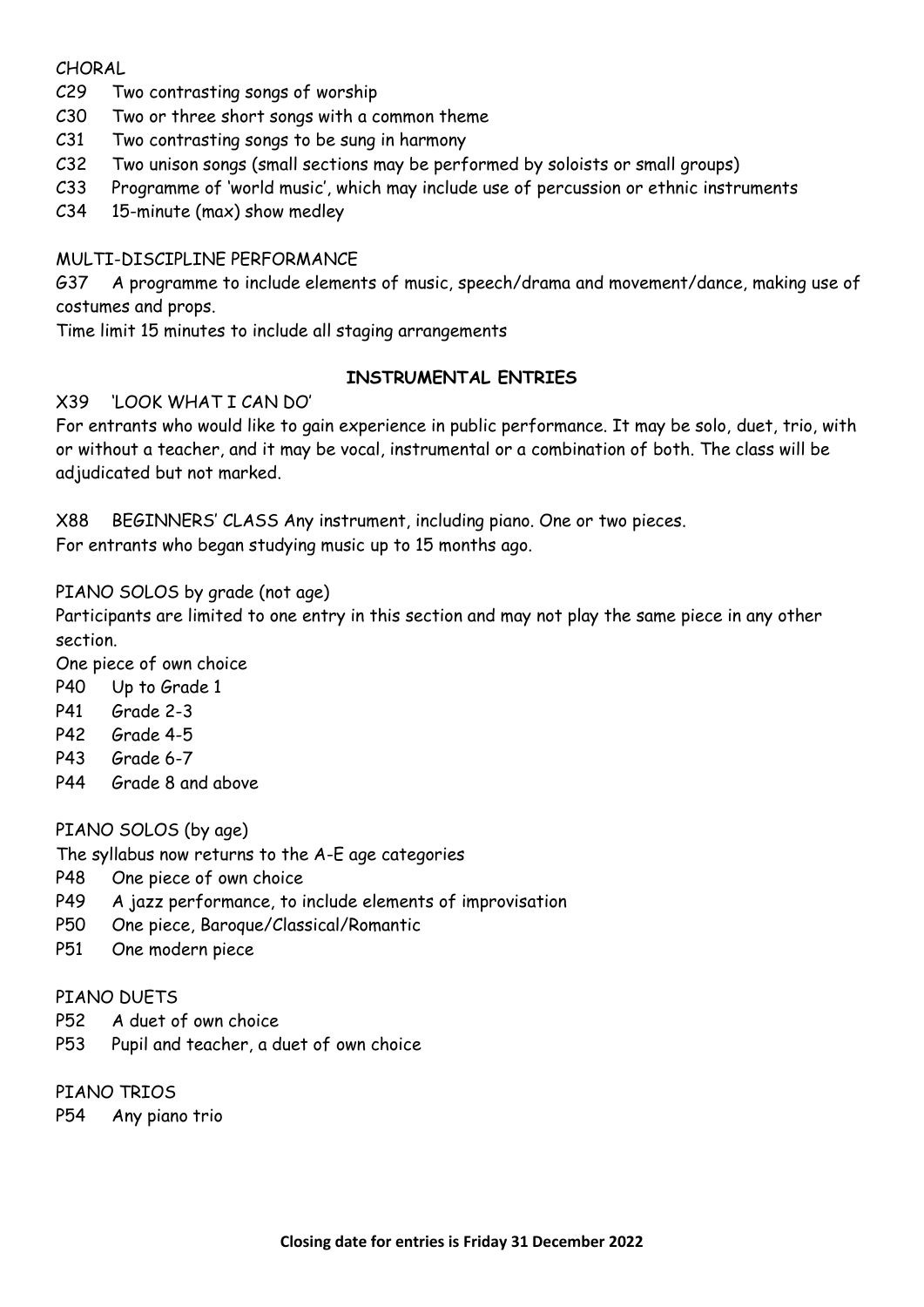#### FURTHER INSTRUMENTAL ENTRIES

- X60 RECORDER SOLOS, one or two pieces
- X61 RECORDER DUETS, one or two pieces
- X62 RECORDER GROUPS, one or two pieces

#### ACCOMPANIED SOLOS, one or two pieces within the time limit

- X63 Strings
- X64 Woodwind
- X65 Brass
- X66 Percussion
- X67 Any other instrument

#### UNACCOMPANIED SOLOS, one or two pieces within the time limit

- X68 Strings
- X69 Woodwind
- X70 Brass
- X71 Any other instrument

#### INSTRUMENTAL SOLOS by grade (not age)

Participants are limited to one entry in this section, and may not play the same piece for any other section

- X72 Any instrument up to Grade 1
- X73 Grade 2-3
- X74 Grade 4-5
- X75 Grade 6-7
- X76 Grade 8 and above

#### INSTRUMENTAL DUETS (same or different instruments)

One or two pieces within the time limit

- X77 Any combination, with or without accompaniment
- X78 Adult and child

#### RECITAL

R99 Group of three contrasting pieces, presented as a mini-concert.

#### INSTRUMENTAL GROUPS

G80 Classroom music making. One or two pieces which may involve any combination of tuned or untuned instruments, with or without voices. Up to 9 performers.

- G81 As class G80, 10-35 performers
- G82 Instrumental ensemble. Programme for 3-6 instruments
- G83 Instrumental ensemble. Programme for 7-12 instruments
- G84 Instrumental ensemble. Programme for 13-35 instruments
- G85 Instrumental ensemble. Programme for 35+ instruments (see guidelines)